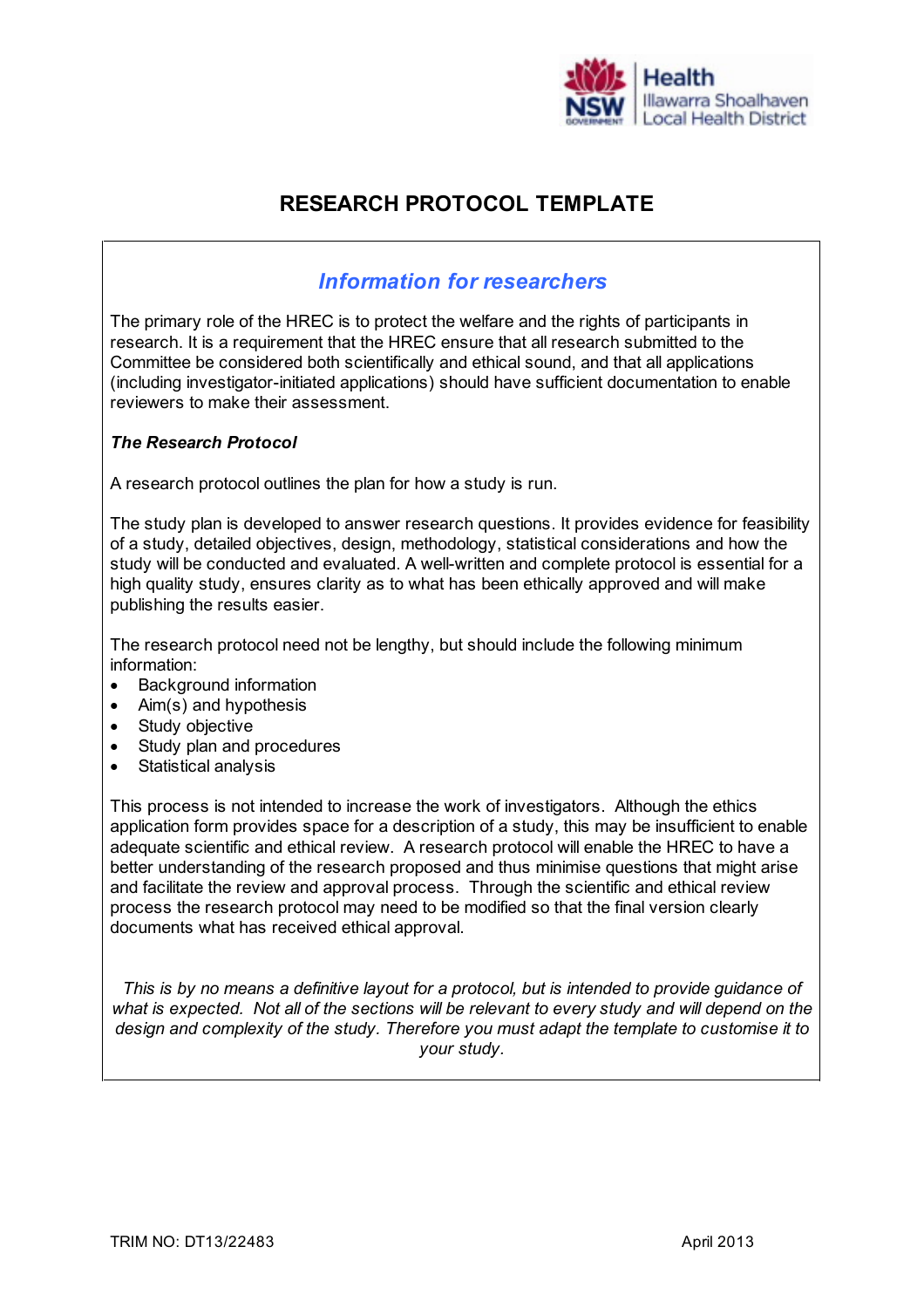**Always number the pages of your protocol and indicate the version date in the header or footer.**

Please enter version, date and page number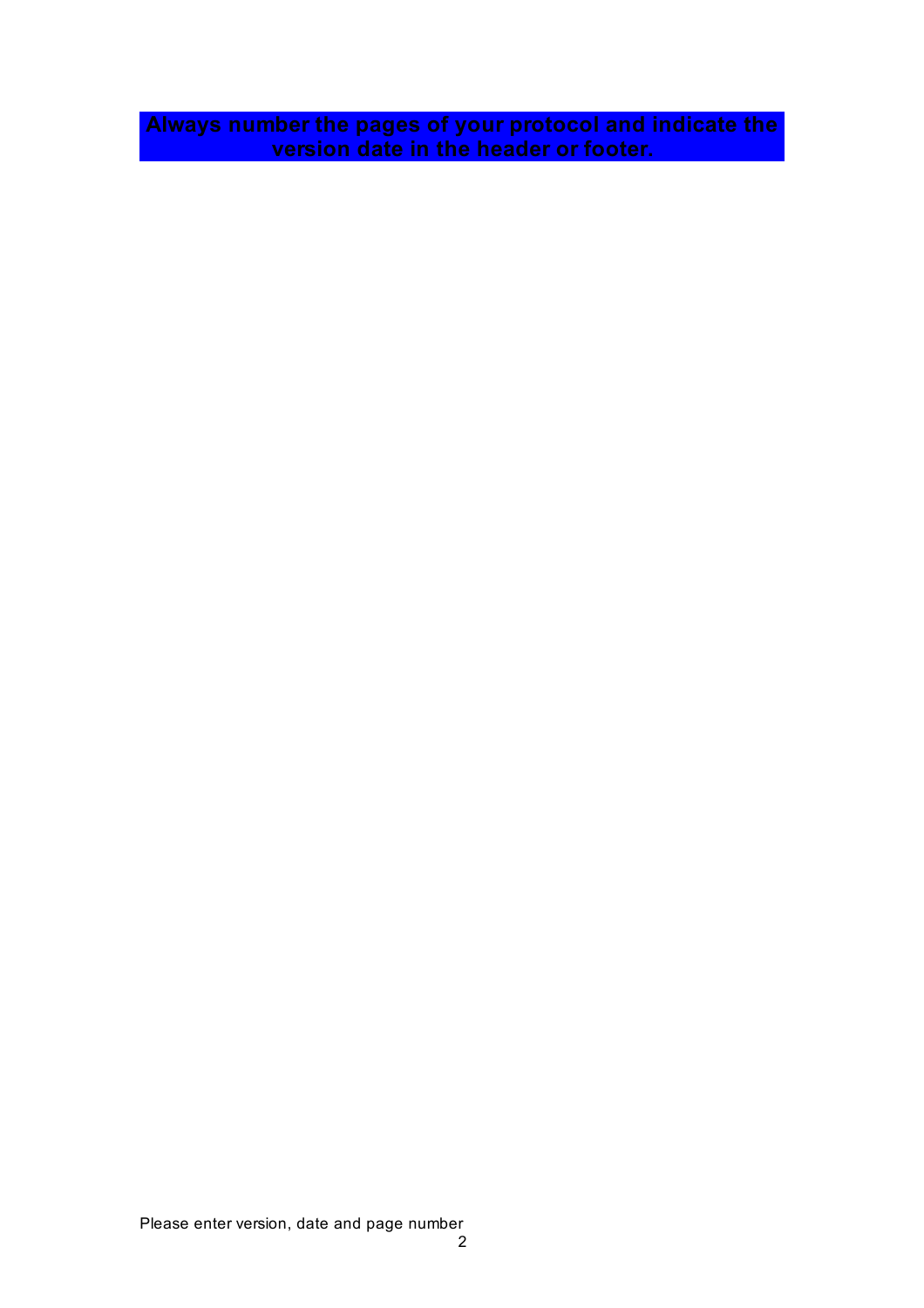## **1. PROJECT TITLE**

*Title of the study (including acronym and lay title)*

## **2. INVESTIGATORS**

*Include the names of the principal and associate investigators, their respective roles and responsibilities and their association with ISLHD (i.e. employee, clinical academic, honorary associate, student).*

*Also indicate the ISLHD clinician(s) responsible for the supervision of the involvement of study participants whether patients or healthy volunteers.*

## **3. RATIONALE / BACKGROUND**

*This should provide an introduction to the study, what is already known, what is missing, what the study is going to find out, how this is going to be achieved and what impact the study will have.*

## **4. AIMS / OBJECTIVES / HYPOTHESES**

*Provide a clear and concise statement of primary and secondary objectives and a clearly defined hypothesis (where relevant).*

## **5. PARTICIPATING SITES**

*List the sites and departments that will be involved*

## **6. STUDY DESIGN**

- *Describe the type of study, the source of participants, datasets or collections to be accessed.*
- *Describe the sample size, sample size calculation or justification of numbers, outcome measures used.*
- *Provide details of the linkage and analysis variables used and why they are required and what study comparisons are being made.*
- *Provide an analysis plan of how the aims will be met, the statistical methods to be used and who will be carrying out the analysis.*

*Suggested sub-headings:*

- Type of study
- Data sources/Collection
- Population/Sample size
- Expected duration of study and start times
- Statistical analyses

## **6. STUDY OUTLINE**

*Clearly outline what will be involved for participants in all aspects of the study. A flowchart may be helpful in demonstrating this.*

## **7. ETHICAL CONSIDERATIONS**

 *Provide information on where, when, how participants will be recruited, what the inclusion /exclusion criteria are. Identify and justify any dual relationships, coercion or inducement.*

Please enter version, date and page number